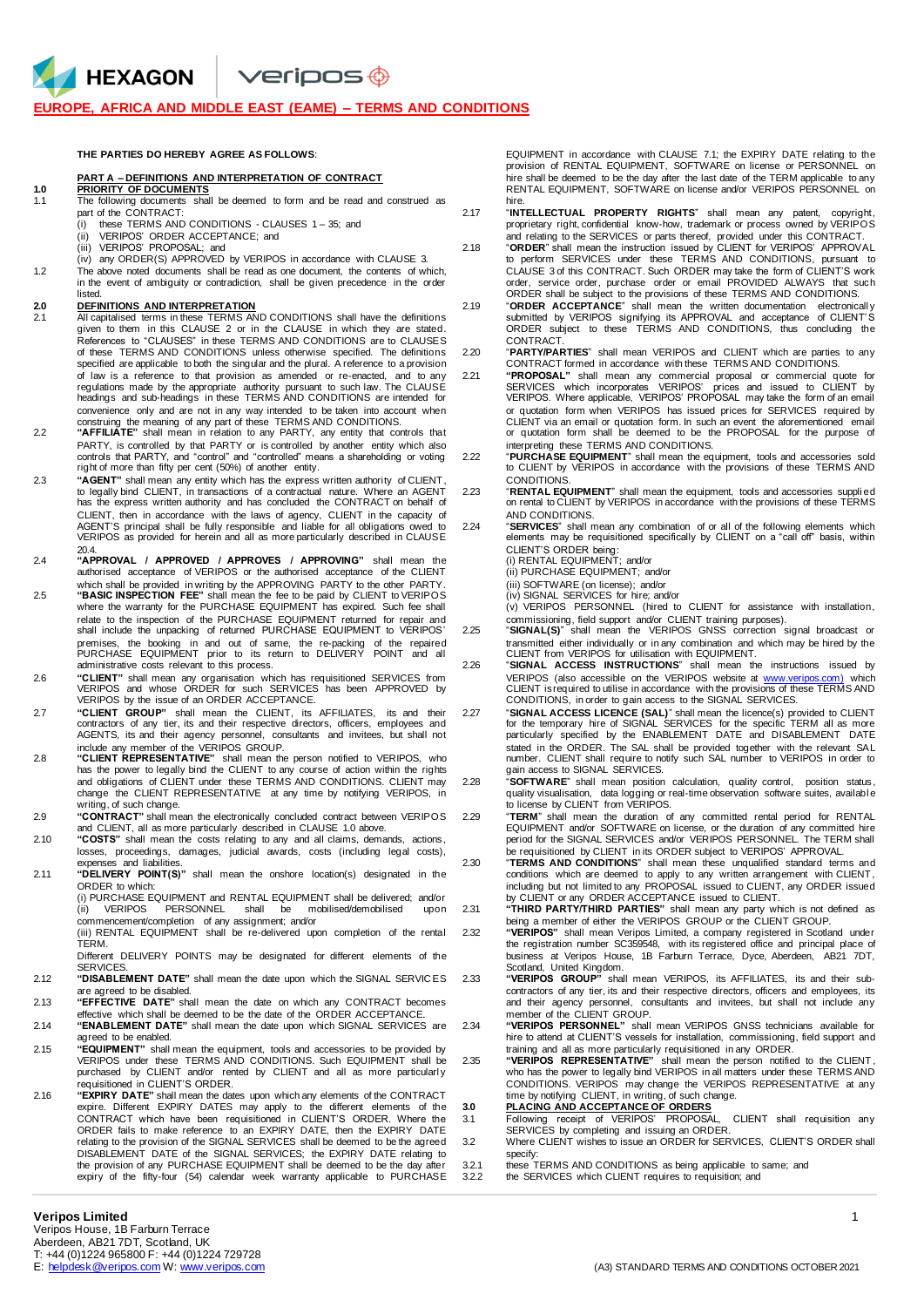$V$ eripos $\bigcirc$ 

#### **EUROPE, AFRICA AND MIDDLE EAST (EAME) – TERMS AND CONDITIONS**

- 3.2.3 whether utilisation of SERVICES relate to DP only, positioning and navigation, or both; and
- 3.2.4 where SIGNAL SERVICES are to be requisitioned by CLIENT, details of any ENABLEMENT DATE and/or DISABLEMENT DATE. Where the ENABLEMEN T DATE and/or DISABLEMENT DATE for the SIGNAL SERVICES are not known by the CLIENT at the time of placing the ORDER, then CLIENT'S ORDER shall state that SIGNAL SERVICES shall be enabled and disabled upon the dates agreed with the VERIPOS REPRESENTATIVE; and
- 3.2.5 where PURCHASE EQUIPMENT is to be requisitioned, CLIENT shall state the preferred DELIVERY POINT and delivery date relating to same; and
- 3.2.6 where RENTAL EQUIPMENT or SOFTWARE on license are to be requisitioned, CLIENT shall state the preferred TERM applicable to same and the preferred DELIVERY POINT; and
- 3.2.7 where VERIPOS PERSONNEL are to be requisitioned, CLIENT shall state the preferred TERM applicable to the hire of same, details of the location wher e VERIPOS PERSONNEL shall be required to undertake the SERVICES and the preferred DELIVERY POINT and date of mobilisation/demobilisation.
- 3.3 VERIPOS reserves the right to reject any ORDER where VERIPOS cannot meet any requirement stipulated within same. In such an event, VERIPOS shall advise CLIENT accordingly. VERIPOS may request that CLIENT modifies its ORDER and thereafter submits a new ORDER for VERIPOS' APPROVAL. VERIPOS shall not be bound by the content of any ORDER issued by CLIENT, until VERIPOS has intimated its APPROVAL of CLIENT'S ORDER by issuing an ORDER<br>ACCEPTANCE. Where VERIPOS intimates its APPROVAL, such APPROVAL shall<br>be subject only to these TERMS AND CONDITIONS. Where any ORDER makes reference to any other terms and conditions, such terms and conditions shall be<br>rendered null and void in accordance with CLAUSE 3.5.<br>3.4 The legally binding relationship between the PARTIES shall be formed upon the
- EFFECTIVE DATE and the CONTRACT shall thereafter subsist for the entire applicable TERM.
- 3.5 The PARTIES agree that CLIENT'S ORDER is subject always to these TERMS AND CONDITIONS. These TERMS AND CONDITIONS are automatically deemed<br>to be incorporated within any and all ORDERS issued by CLIENT to VERIPOS.<br>CLIENT agrees that any of CLIENT'S, its AGENT'S, its AFFILIATE'S or any other standard form terms and conditions, which may be referenced within or attached to its ORDER, shall be rendered null and void and that only these TERMS AND CONDITIONS shall be applicable to CLIENT'S ORDER.
- 3.6 FOR THE AVOIDANCE OF DOUBT, VERIPOS shall not be bound by the content of any ORDER issued by CLIENT, until VERIPOS has signified its APPROVAL of CLIENT'S ORDER by issuing an ORDER ACCEPTANCE.

#### **PART B – SCOPE OF SERVICES 4.0 SCOPE OF SERVICES**

HEXAGON

4.1 From the EFFECTIVE DATE, and subject to the APPROVAL by VERIPOS of CLIENT'S ORDER in accordance with CLAUSE 5, VERIPOS shall perform, carry out and provide the SERVICES detailed in the ORDER.

## **5.0 DUTIES OF VERIPOS** 5.1 VERIPOS shall:

- 
- 5.1.1 upon receipt of CLIENT'S ORDER as described in CLAUSE 3 herein, advise the CLIENT in a timely manner whether the SERVICES requisitioned, can be provided on the basis of the details advised by CLIENT in its ORDER. Where VERIPOS cannot make such provision in accordance with the details advised by CLIENT, then VERIPOS shall advise CLIENT accordingly and request that CLIENT issues a new ORDER. Where VERIPOS APPROVES its willingness to provide SERVICES by issuing an ORDER ACCEPTANCE, then VERIPOS' willingness to provide SERVICES shall not relieve CLIENT of its obligation to obtain permits, licences or permissions as stipulated in CLAUSE 6.1.1; and
- 5.1.2 comply with reasonable written instructions given by the CLIENT REPRESENTATIVE in accordance with these TERMS AND CONDITIONS; and 5.1.3 furnish CLIENT with the SERVICES requisitioned within APPROVED ORDER(S)
- on a full time basis and in a competent and professional manner for the duration of the applicable TERM; and
- 5.1.4 be responsible for obtaining licences and permissions necessary for the transmission of SIGNAL;
- 
- 5.1.5 be responsible for issuing SAL(s) to CLIENT.<br>5.2 The obligations of VERIPOS detailed in this CLAUSE 5 shall be subject to VERIPOS<br>confirming its willingness to provide the SERVICES requisitioned within CLIENT'S ORDER by issuing an ORDER ACCEPTANCE.

## **6.0 OBLIGATIONS OF CLIENT** 6.1 CLIENT shall:

- 
- 6.1.1 be responsible for obtaining all necessary operating permits, licences and<br>permissions for the PURCHASE EQUIPMENT or RENTALEQUIPMENT (including<br>import and export) and arranging access to the SIGNAL SERVICES in accord with the provisions of the SIGNAL ACCESS INSTRUCTIONS which can be<br>accessed on the VERIPOS website at [www.veripos.com.](http://www.veripos.com/) FOR THE AVOIDANCE OF DOUBT, CLIENT shall not be responsible for obtaining licences and permissions associated with the transmission of SIGNAL; 6.1.2 acknowledge that the provision of SERVICES is subject to applicable export laws,
- rules and regulations ("Applicable Export Laws"), and as such the SERVICES may be restricted or prohibited with respect to the end-user, or the country or nature of end-use. CLIENT understands and accepts that such Applicable Export Laws shall include, but shall not be limited to, those of the United Kingdom (UK), the European Union (EU), Canada, the United States of America (USA) and the laws of the jurisdiction in which the SERVICES are utilised. CLIENT understands and accepts that VERIPOS shall not: enable SIGNAL SERVICES for use; dispatch any EQUIPMENT, SOFTWARE and/or VERIPOS PERSONNEL to CLIENT for use; or divert, export, re-export or import SERVICES or any portion thereof, (i) to or in a restricted country; or (ii) by any entity or person on any denial/debarment list; or (iii) for any prohibited use, as designated by Applicable Export Laws. Applicable Expor t Laws are subject to change and the onus is upon the CLIENT to ensure that it

familiarises itself with Applicable Export Laws which specify: (i) restricted countries ; (ii) denial/debarment lists; and (iii) prohibited uses. The CLIENT hereby gives warranty to VERIPOS that the CLIENT GROUP shall not utilise, divert, export, reexport or import, and shall not permit any THIRD PARTY to utilise, divert, export, re-export or import, any SERVICES: (i) to or in a restricted destination; or (ii) with any entity or person listed on any denial/debarment list; or (iii) for any prohibited use, as designated by Applicable Export Laws. The CLIENT understands and accepts that where it comes to VERIPOS' notice that SERVICES are being utilised , diverted, exported, re-exported or imported: (i) to or in a restricted destination; or (ii) by any entity or person listed on any denial/debarment list; or (iii) for any prohibited use, as designated by Applicable Export Laws, then such use shall be deemed to be a material breach of this CLAUSE 6.1.2. In such an event, SERVICES shall be disabled with immediate effect and this CONTRACT shall be terminated in accordance with CLAUSE 17.1.2. Should any claim or action for damages be brought against VERIPOS GROUP as a result of the CLIENT GROUP utilising,<br>diverting, exporting, re-exporting or importing the SERVICES, or as a result of CLIENT GROUP permitting any THIRD PARTY to utilise, divert, export, re-export or importing the SERVICES: (i) in a restricted destination; or (ii) with any entity or person listed on any denial/debarment list; or (iii) for any prohibited use, as designated by Applicable Export Laws, then the CLIENT GROUP shall save, defend, indemnify and hold harmless the VERIPOS GROUP on demand, for any and all COSTS which the VERIPOS GROUP may suffer, as a result of the CLIENT' S act or omission to act in this respect;

6.1.3 provide VERIPOS with any operational details which VERIPOS may require in a timely and reasonable manner prior to commencement of any operations involving the use of the SERVICES;

- 6.1.4 warrant that it will not use or permit any other party to use the SERVICES in connection with the design, production, operation or storage of chemical, biological or nuclear weapons or missiles of any kind. Should any claim or action for damages<br>be brought against the VERIPOS GROUP as a result of the CLIENT GROUP<br>utilising the SERVICES for such restricted use, or as a result of the permitting any THIRD PARTY to utilise the SERVICES for such restricted use, then<br>the CLIENT GROUP shall save, defend, indemnify and hold harmless the VERIPOS<br>GROUP on demand, for any and all COSTS which the VERIPOS GROUP m suffer, as a result of the CLIENT'S act or omission to act in this respect;
- 6.1.5 in accordance with CLAUSE 20 not assign any CONTRACT between the PARTIES without VERIPOS' APPROVAL nor permit the SIGNAL SERVICES or RENTAL EQUIPMENT or SOFTWARE on license, to be used by any THIRD PARTY;
- 6.1.6 not assign, sell, mortgage, pledge, change or encumber, let on hire, part with possession or otherwise deal with RENTAL EQUIPMENT or with any interest therein or attempt to do any of these things;
- 6.1.7 ensure that where PURCHASE EQUIPMENT, RENTAL EQUIPMENT or SOFTWARE is operated by personnel other than those provided by VERIPOS, that: 6.1.7.1 such operating personnel are suitably trained to operate the EQUIPMENT or
- SOFTWARE used by the CLIENT; and 6.1.7.2 same is operated safely and without risk to the health or safety of employees, operators or others in accordance with all applicable laws and regulations; and
- 6.1.7.3 it is maintained in accordance with any recommendations contained in manuals or operating instructions provided by VERIPOS or in accordance with good practice for comparative EQUIPMENT and SOFTWARE if no such manuals are provided; and
- 6.1.7.4 be responsible for adhering to all applicable and relevant regulations (including International Maritime Organisation regulations) when installing EQUIPMENT and SOFTWARE or any part thereof; and
- 6.1.7.5 be responsible for safe disposal of any PURCHASE EQUIPMENT which is to be scrapped in accordance with the applicable laws, regulations and statutory<br>guidelines of the country in which such disposal takes place, and for all associated costs of treatment, recycling and/or recovery.

7.0 GUARANTEE, BREAKDOWN AND UNSATISFACTORY PERFORMANCE<br>7.1 PURCHASE EQUIPMENT: PURCHASE EQUIPMENT is guaranteed free from<br>defects in materials and/or workmanship. VERIPOS' liability in respect of a breach of this guarantee is limited exclusively to repair or replacement of defecti ve PURCHASE EQUIPMENT free of charge to the CLIENT provided the defecti ve PURCHASE EQUIPMENT is returned to VERIPOS' premises, carriage paid, within fifty-four (54) calendar weeks of delivery of such PURCHASE EQUIPMENT to the<br>DELIVERY POINT. VERIPOS' warranty shall not apply in the event of normal wear<br>and tear; misuse or poor maintenance by the CLIENT; or when repaire by a THIRD PARTY. Where PURCHASE EQUIPMENT has been repaired,<br>VERIPOS shall return said PURCHASE EQUIPMENT to the CLIENT'S nominated<br>DELIVERY POINT at documented cost plus 15%, which amount shall be for

- CLIENT'S account and invoiced accordingly by VERIPOS. 7.1.1 Where the warranty for the PURCHASE EQUIPMENT has expired in accordance with CLAUSE 7.1 and CLIENT returns PURCHASE EQUIPMENT to VERIPOS' premises for repair, VERIPOS shall charge CLIENT a BASIC INSPECTION FEE at a rate of £300 GBP. Any PURCHASE EQUIPMENT requiring repair under this CLAUSE 7.1.1 shall be returned by CLIENT to VERIPOS' premises carriage paid. In addition to the BASIC INSPECTION FEE, labour costs for repairs to PURCHASE EQUIPMENT under this CLAUSE 7.1.1 shall be payable by CLIENT at a rate of £75 GBP per hour. If such PURCHASE EQUIPMENT requires new parts to be provided and CLIENT indicates that it wishes VERIPOS to provide same (rather than requisition new PURCHASE EQUIPMENT from VERIPOS), then this shall be charged at the price which is current at that time. The prices for new parts are<br>available upon request from VERIPOS. Where PURCHASE EQUIPMENT has been<br>repaired, VERIPOS shall return said PURCHASE EQUIPMENT to the CLIENT'S nominated DELIVERY POINT at documented cost plus 15%, which amount shall be for CLIENT'S account and invoiced accordingly by VERIPOS.
- 7.2 **RENTAL EQUIPMENT**: RENTAL EQUIPMENT is guaranteed free from defects in materials and/or workmanship. VERIPOS' liability in respect of a breach of this<br>guarantee is strictly limited to: (i) repair and/or replacement of the defective RENTAL<br>EQUIPMENT; and (ii) suspension of rental charges perta

Veripos House, 1B Farburn Terrace Aberdeen, AB21 7DT, Scotland, UK

- T: +44 (0)1224 965800 F: +44 (0)1224 729728<br>E: helpdesk @veripos.com W: www.veripos.com
-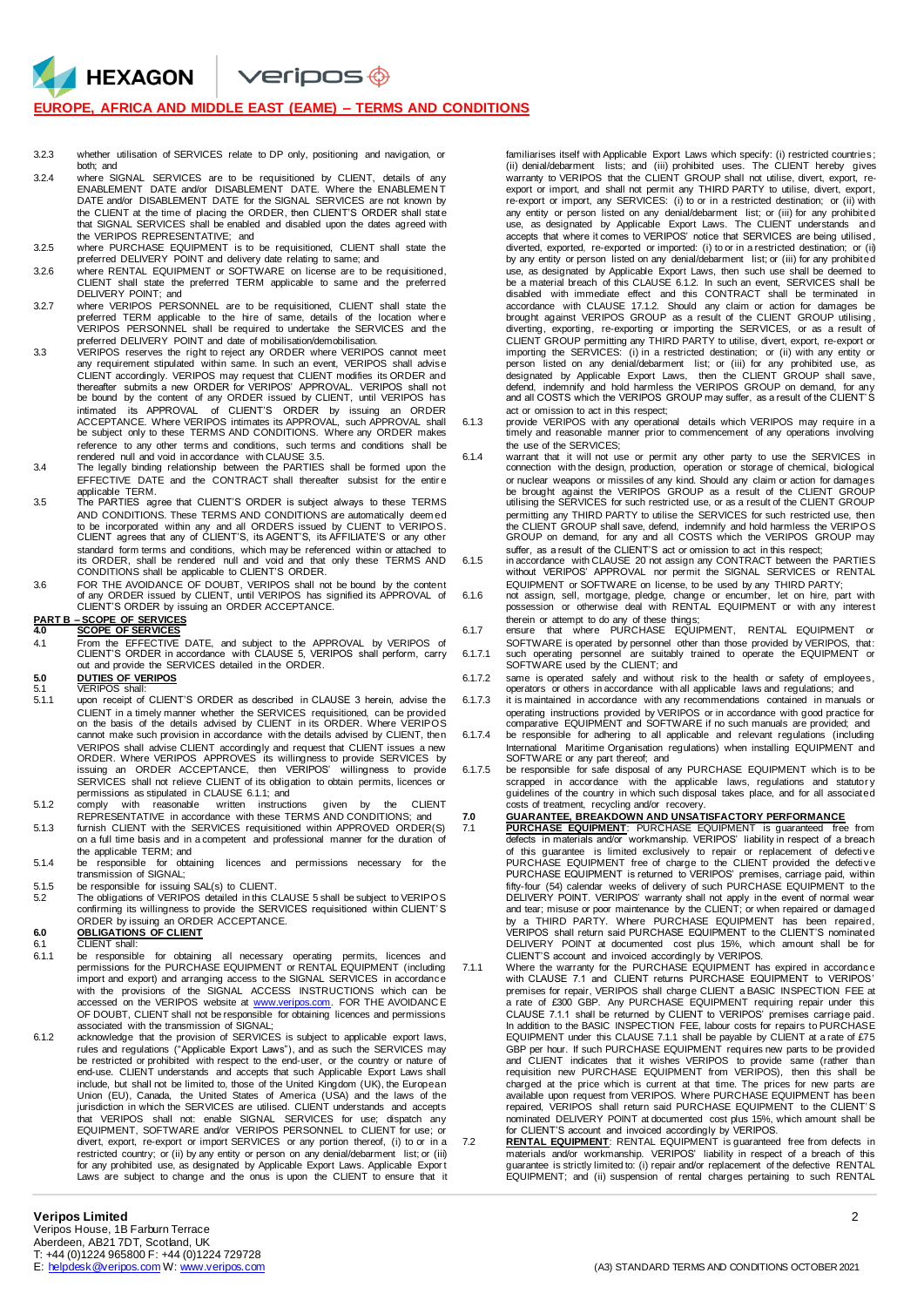$\vee$ eripos $\circledast$ 

### **EUROPE, AFRICA AND MIDDLE EAST (EAME) – TERMS AND CONDITIONS**

HEXAGON

EQUIPMENT in accordance with the provisions of this CLAUSE 7.2. In the event of breakdown or failure of RENTAL EQUIPMENT which is being operated by personnel other than VERIPOS PERSONNEL, rental charges shall, unless the breakdown is due to the failure of the CLIENT to adequately maintain or operate RENTAL EQUIPMENT, cease to be payable from return by CLIENT of the faulty RENTAL EQUIPMENT to the nominated DELIVERY POINT, until return to the DELIVERY POINT of repaired and/or replacement RENTAL EQUIPMENT. VERIPOS shall inspect defective RENTAL EQUIPMENT upon return to its premises to determine the cause of breakdown or failure. The CLIENT will be entitled to be represented at any such inspection at its own cost. In the event of breakdown or failure of RENTAL EQUIPMENT being operated by VERIPOS PERSONNEL, rental charges shall be suspended from the time RENTAL EQUIPMENT fails to functi on until its restoration to full working order.

- 7.2.1 Regardless of by whom the RENTAL EQUIPMENT is being operated, CLIENT shall be responsible for all transportation and associated costs for returning defecti ve RENTAL EQUIPMENT from CLIENT'S worksite to the DELIVERY POINT and vice versa. VERIPOS shall be responsible for transport costs between the DELIVER Y
- POINT and VERIPOS' premises and vice versa. 7.2.2 VERIPOS shall have the right, subject only to obtaining the CLIENT'S prior APPROVAL, which shall not be unreasonably withheld, to substitute all or any of the<br>RENTAL EQUIPMENT with compatible RENTAL EQUIPMENT of equivalent<br>performance without affecting the terms and conditions on which RENTAL EQUIPMENT is supplied hereunder.
- 7.2.3 If at any time there is evidence of any lien or attachment to which, if established, VERIPOS or its RENTAL EQUIPMENT might be subjected, where made by any person against CLIENT, then in such an event, VERIPOS shall have the right to<br>recover from the CLIENT on demand, such sum of money as will fully indemnify<br>VERIPOS against such lien or attachment. Such payment shall be ma VERIPOS, within ten (10) calendar days of the date of VERIPOS' demand.
- 7.3 **SIGNAL SERVICES**: Subject always to the provisions of CLAUSE 11, VERIPOS guarantees its competence to provide the SIGNAL SERVICES in accordance with
- standard commercial and industry practice.<br>7.3.1 VERIPOS' liability for breach of warranty in respect of performance of its obligations<br>in relation to the SIGNAL SERVICES, shall be strictly limited to non-payment of charges for the defective and non-operational SIGNAL SERVICES for as long as they remain defective and non-operational. Where hire charges have been paid for in advance, the term applicable to the SIGNAL SERVICES shall be adjusted accordingly and extended for that period of time in which the SIGNAL SERVIC ES were defective or non-operational. Notwithstanding any provision in these TERMS AND CONDITIONS, non-performance of SIGNAL SERVICES attributable to:
- (a) interference to SIGNAL SERVICES transmissions from atmospheric or other sources; or
- (b) obstruction of access to or reflection of SIGNAL SERVICES due to proximity of structures aboard the vessel or at the work location; or
- (c) interruption to or non-performance of any of the GNSS constellations for whatever reason; or
- (d) CLIENT using any SIGNAL SERVICES in conjunction with any free to air signals such as IALA marine radio beacons,
- shall not be deemed to be a breakdown and/or failure of the SIGNAL SERVICES. 7.4 The foregoing warranties and remedies specified within this CLAUSE 7 are the sole warranties given by VERIPOS and the sole remedies of CLIENT in respect of breach
- thereof, and all other warranties whether express or implied in contract, tort or otherwise at law are hereby excluded.
- **8.0 LOSS OF OR DAMAGE TO RENTAL EQUIPMENT AND PURCHASE EQUIPMENT**
- 8.1 Unless otherwise agreed in writing, CLIENT assumes the entire risk for loss or damage to RENTAL EQUIPMENT on an all risks basis, from the time of arrival at the designated DELIVERY POINT until its return to same. The CLIENT shall give VERIPOS immediate written notice of any such loss or damage and, in the event of loss, shall reimburse VERIPOS on demand, in respect thereof within fourteen (14) calendar days of the occurrence. It is the CLIENT'S responsibility to arrange appropriate insurance cover for RENTAL EQUIPMENT against all risks at the full replacement value from the time of arrival at the designated DELIVERY POINT until its return to same.
- 8.2 Provision of such insurance shall not in any way limit the CLIENT'S liability hereunder, nor will the application of any self-insured retention or failure to renew policies as and when they fall due. Rental charges will continue in respect of lost<br>and/or damaged RENTAL EQUIPMENT until VERIPOS is fully reimbursed for the<br>loss or the RENTAL EQUIPMENT is repaired and again fully functio
- 8.3 If the RENTAL EQUIPMENT upon return to VERIPOS is incomplete and/or<br>damaged and not in full working order (fair wear and tear excluded), for reasons<br>attributable to CLIENT, VERIPOS will make a further charge against th equivalent to the cost of reinstatement of RENTAL EQUIPMENT to full working order. In computing the reinstatement cost VERIPOS' labour will be charged at a rate of £75 GBP per hour and replacement parts will be charged at the price which is current at the time.
- 8.4 Title to PURCHASE EQUIPMENT shall pass to CLIENT upon delivery. In the event that CLIENT fails to make payment for PURCHASE EQUIPMENT by the due date for such payment in accordance with CLAUSE 12.4, then title in such PURCHASE EQUIPMENT shall re-vest immediately in VERIPOS upon the date when such payment was due to be made. Where title in the PURCHASE EQUIPMENT has revested in VERIPOS in accordance with this CLAUSE 8.4, then title in the PURCHASE EQUIPMENT shall only transfer to CLIENT when full payment for the PURCHASE EQUIPMENT and any outstanding interest thereon has been received<br>by VERIPOS. When full payment for the PURCHASE EQUIPMENT and any<br>outstanding interest thereon is received by VERIPOS, the date of transfer of title the PURCHASE EQUIPMENT to CLIENT shall be deemed to be the date upon which such payment and any outstanding interest thereon is received. CLIENT shall

assume full liability for loss of or damage to PURCHASE EQUIPMENT from the time of delivery of PURCHASE EQUIPMENT to the designated DELIVERY POINT.

**9.0 CONSUMABLES**<br>9.1 **VERIPOS** shall 9.1 VERIPOS shall provide all necessary consumables to operate RENTAL EQUIPMENT at the CLIENT'S cost unless otherwise provided for in these TERMS AND CONDITIONS.

#### **10.0 MOBILISATION, DEMOBILISATION AND OTHER COSTS**

- 10.1 Save where CLAUSES 7.1 and 7.1.1 are applicable, the facilitation of logistics for delivery of EQUIPMENT and mobilisation of VERIPOS PERSONNEL to the DELIVERY POINT and re-delivery/de-mobilisation of same to VERIPOS' premises from the DELIVERY POINT shall be the responsibility of VERIPOS. The minimum notice period given by CLIENT for delivery of RENTAL EQUIPMENT and/or VERIPOS PERSONNEL will be one (1) calendar week. Delivery periods for PURCHASE EQUIPMENT will be agreed on a case by case basis prior to issue of
- the ORDER or by mutual agreement following the issue of an ORDER. 10.2 Any costs relating to delivery of EQUIPMENT and mobilisation of VERIPOS PERSONNEL to the DELIVERY POINT and re-delivery/de-mobilisation to VERIPOS' premises from the DELIVERY POINT in accordance with CLAUSE 10.1 above, shall be payable by CLIENT to VERIPOS, in accordance with the applicabl e rates specified in the PROPOSAL, where no PROPOSAL has been issued, as advised separately by VERIPOS in writing. FOR THE AVOIDANCE OF DOUBT the provisions of this CLAUSE 10.2 shall not apply to CLAUSE 7.2.1 which relates to defective RENTAL EQUIPMENT.
- 10.3 Delivery of EQUIPMENT to the CLIENT or its AGENT and acceptance thereof will be conclusive evidence that EQUIPMENT has been examined and found to be complete, in good order and condition, fit for any purpose for which it has been
- specified and in every way functional. 10.4 Hire charges for VERIPOS PERSONNEL and rental charges for RENTAL EQUIPMENT will commence and end in accordance with the TERM and the pricing<br>provisions incorporated within the PROPOSAL and CLAUSE 35 – PRICING<br>CONDITIONS APPLICABLE TO THE PROVISION OF SERVICES. Where importation or exportation of EQUIPMENT is subject to rules and regulations governing Customs & Excise Bonds, this will be indicated prior to dispatch from VERIPOS' premises and appropriate documentation will be provided by VERIPOS to transfer EQUIPMENT to the CLIENT'S or its AGENT'S bond.
- 
- **11.0 SIGNAL SUPPLY AND ACCURACY** 11.1 All published data relating to the coverage of the SIGNAL SERVICES is approximated. Reception and/or accuracy of the SIGNAL SERVICES is dependent on the CLIENT'S receiver and location.
- 11.2 VERIPOS shall have no liability to the CLIENT GROUP and CLIENT shall save, indemnify, defend and hold harmless VERIPOS for any and all COSTS incurred by CLIENT GROUP, howsoever arising by reason of the unavailability or inaccuracy of the SIGNAL SERVICES irrespective of the negligence, breach of duty whether statutory or otherwise, of VERIPOS.

## **PART C – COMMERCIAL TERMS**

- **12.0 INVOICING AND PAYMENT** 12.1 In consideration of the due performance of SERVICES supplied on rental or hire, VERIPOS shall, at the end of each calendar month or on completion of the rental TERM or hire TERM where earlier, submit an invoice to the CLIENT for the SERVICES provided.
- 12.2 Notwithstanding the foregoing, hire of SIGNAL, which is the subject of a twelve (12) calendar month commitment, by the CLIENT, will be invoiced as a single lump sum at the start of the TERM.
- 12.3 In respect of PURCHASE EQUIPMENT procured by CLIENT, VERIPOS shall upon completion of delivery of PURCHASE EQUIPMENT to the DELIVERY POINT, submit an invoice for the full purchase price plus any associated delivery, preparation or mobilisation charges in accordance with the applicable rates specified in the PROPOSAL, or where no PROPOSAL has been issued, as advised
- separately by VERIPOS in writing. 12.4 The CLIENT shall pay all invoices issued by VERIPOS in full, in the currency in which the rates and prices are expressed in the PROPOSAL, within thirty (30) calendar days of date of receipt of invoice. Where bank charges occur as a result of any payment transfer from CLIENT to VERIPOS, said bank charges will be for the CLIENT'S account and VERIPOS shall be entitled to invoice CLIENT for such amount(s). Notwithstanding the foregoing, if any part of the invoice is validly disputed, CLIENT shall pay the undisputed portion within the stated time scale. Thereafter the PARTIES shall expeditiously negotiate a settlement of the disputed portion.
- 12.5 Interest shall be payable for late payment of correctly prepared and adequately supported invoices. The amount of interest payable shall be based on the then<br>current annual Bank of England 'Base Rate' plus an annual percentage of five<br>percent (5%) and shall be calculated pro rata on a daily basis. Int the date on which the sum in question becomes due for payment in accordance with CLAUSE 12.4 until the date on which actual payment is made. Any such interest to be claimed by VERIPOS shall be invoiced separately and within ten (10) working days of payment of the invoice to which the interest relates. Payment of the invoice claiming the interest shall be in accordance with the provisions of CLAUSE 12.4 hereof.
- 12.6 Notwithstanding the provisions of CLAUSE 12.5, where SERVICES are being or have been provided to CLIENT, and any overdue invoice remains outstandi ng (despite the issue of a reminder by VERIPOS for payment of same to be made) , then VERIPOS reserves the right at its sole discretion, to suspend the provision of the SIGNAL SERVICES and recall the provision of any EQUIPMENT, upon giving CLIENT twenty four (24) hours written notice of such action. Such notice may be made by email or facsimile transmission.

### **13.0 TAXES AND IMPORT DUTIES**

13.1 CLIENT shall reimburse VERIPOS for any local taxes incurred including but not<br>limited to taxes assessed or levied by reference to turnover, profit, deemed income,<br>wages, salaries or other emoluments paid to individual

Veripos House, 1B Farburn Terrace Aberdeen, AB21 7DT, Scotland, UK

T: +44 (0)1224 965800 F: +44 (0)1224 729728<br>E: helpdesk @veripos.com W: www.veripos.com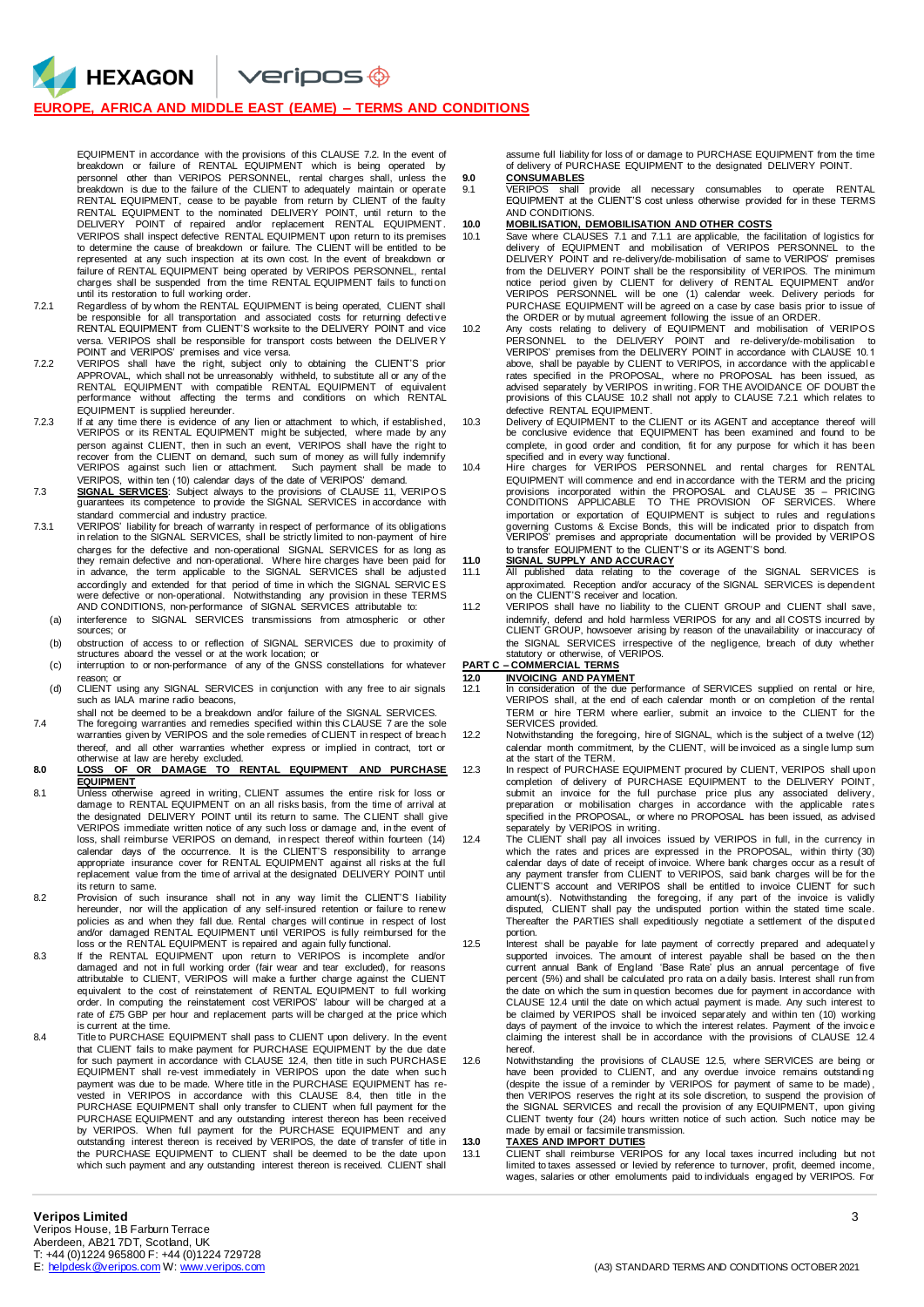$V$ eripos $\bigcirc$ 

### **EUROPE, AFRICA AND MIDDLE EAST (EAME) – TERMS AND CONDITIONS**

the purposes of this CLAUSE 13, "local" shall mean pertaining to the country having jurisdiction over the waters or territory in which SERVICES are being performed and/or the country of domicile of the CLIENT or of the entity responsible for payment of VERIPOS invoices.

13.2 Should CLIENT be required by law to make any deduction or withholding from payments due to VERIPOS under these TERMS AND CONDITIONS, it shall do so and the sum due from CLIENT shall be increased to the extent necessary to ensur e that after the making of any such deduction or withholding, VERIPOS receives and retains (free of any liability in respect of any such deduction or withholding) a net sum equal to the sum it would have received had no such deduction or withholding been required to be made. CLIENT shall indemnify VERIPOS against any fines, penalties or the like levied against VERIPOS as a result of CLIENT'S failure to comply with any such law. CLIENT shall pay to VERIPOS, in addition to and together with the consideration due under these TERMS AND CONDITIONS, any Value Added Tax, or similar tax howsoever described, levied by any competent taxing authority, chargeable in respect of SERVICES supplied by VERIPOS under these TERMS AND CONDITIONS. Rates and prices are exclusive of import/export taxes, customs duties and the like whether local or otherwise and CLIENT shall reimburse any such charges levied against VERIPOS in connection with the provision of SERVICES. Any reimbursement of taxes, duties and the like under this CLAUSE 13 shall be made at net documented cost.

### **PART D - RESPONSIBILITY AND INSURANCE**

**HEXAGON** 

- **14.0 INDEMNITY AND CONSEQUENTIAL LOSSES**<br>14.1 CLIENT shall save, defend, indemnify and hold the VERIPOS GROUP harmless<br>from and against any and all COSTS of every kind and nature resulting from:
- 14.1.1 personal injury or disease to any member of the CLIENT GROUP; and 14.1.2 loss of or damage to CLIENT GROUP'S property, whether owned, hired or leased by the CLIENT GROUP; and
- 14.1.3 personal injury or disease to any THIRD PARTY personnel or loss of or damage to any THIRD PARTY property; and
- 14.1.4 pollution originating from the property of the CLIENT GROUP or any THIRD PARTY; and
- 14.1.5 any loss or damage arising out of the use or application of SERVICES by any party other than the CLIENT,

all arising out of or in connection with the performance or non-performance of the CONTRACT.

- 14.2 VERIPOS shall save, defend, indemnify and hold the CLIENT GROUP harmless from and against any and all COSTS of every kind and nature resulting from:
- 14.2.1 personal injury or disease to any member of the VERIPOS GROUP; and 14.2.2 loss of or damage to VERIPOS GROUP'S property, (other than RENTAL EQUIPMENT and PURCHASE EQUIPMENT which shall be subject to the provisions of CLAUSE 8) whether owned, rented, or leased by the VERIPOS **GROUP**

all arising out of or in connection with the performance or non-performance of the CONTRACT.

- 14.3 Notwithstanding any provision to the contrary elsewhere in these TERMS AND CONDITIONS, the CLIENT shall release, save, defend, indemnify and hold the VERIPOS GROUP harmless from the CLIENT GROUP'S own Consequential Loss and VERIPOS shall release, save, defend, indemnify and hold the CLIENT GROUP harmless from the VERIPOS GROUP'S own Consequential Loss, all arising out of or in connection with the performance or non-performance of the CONTRACT.
- 14.4 For the purpose of this CLAUSE 14, the term "Consequential Loss" shall mean:

14.4.1 consequential loss defined by English law; as well as 14.4.2 loss and/or deferral of production, loss of product, los

- loss and/or deferral of production, loss of product, loss of use and loss of revenue, profit or anticipated profit (if any) and in any event whether direct or indirect and to the extent that such losses are not included within the provisions of CLAUSE 14.4.1 above; and whether or not foreseeable at the EFFECTIVE DATE of the CONTRACT.
- 14.5 All exclusions and indemnities given under this CLAUSE 14 shall apply irrespective of cause and notwithstanding the negligence or breach of duty (whether statutory or otherwise) of the indemnified PARTY or any other entity or party and shall apply<br>irrespective of any claim in tort, under contract or otherwise at law.<br>**15.0 LIABILITY FOR CLAIMS**

- 15.1 Save where provided for elsewhere in these TERMS AND CONDITIONS, VERIPOS shall have no liability to the CLIENT GROUP and the CLIENT shall save, defend, indemnify and hold harmless VERIPOS against any and all COSTS howsoever arising by reason of:
- 15.1.1 any delay in mobilising any EQUIPMENT or performing any of the SERVICES; or 15.1.2 any defect in any EQUIPMENT; or
- 
- 15.1.3 any defective performance, or non-performance, of any SERVICES including<br>unavailability or inaccuracy of SIGNAL in accordance with CLAUSE 11; or<br>15.1.4 CLIENT using any of the SERVICES in conjunction with any free t
- as IALA marine radio beacons, irrespective of the negligence, breach of duty whether, statutory or otherwise, of VERIPOS.
- 15.2 Notwithstanding any provision in these TERMS AND CONDITIONS, VERIPOS' total cumulative liability to the CLIENT GROUP arising out of or related to the performance or non-performance of the SERVICES under any cause of action whether in tort, contract or otherwise at law, shall be limited to one hundred percent (100%) of the particular ORDER in which the liability has been incurred and CLIENT shall indemnify VERIPOS for any amount in excess therefrom.

**16.0 INSURANCES** 16.1 The PARTIES agree to carry and maintain, at their own expense, during the term of the CONTRACT, insurance coverage of the types set out in CLAUSE 16.2 to the extent applicable to the liabilities assumed by PARTIES under the CONTRACT and the applicable law. The PARTIES shall provide evidence of such insurance to the other PARTY where requested within ten (10) calendar days of such request. The PARTIES shall also give not less than thirty (30) calendar days' notice of cancellation of or a material change to cover.

- 
- 16.2 The minimum limits of insurance cover held shall be: (i) Employer's liability and/or workmen's compensation insurance as appropriate to comply fully with all applicable laws and any other insurance(s) as required by law in the country of end use; (ii) General Third Party liability insurance in an amount to cover each PARTY'S
	- liabilities under this CONTRACT.

## **PART E – TERMINATION AND FORCE MAJEURE**

## 17.0 **TERMINATION**<br>17.1 **Either PARTY** n

- 17.1 Either PARTY may terminate the CONTRACT in the event of:<br>17.1.1 the other PARTY becoming bankrupt or making a composition the other PARTY becoming bankrupt or making a composition or arrangement with its creditors or a winding up order being made (except for purposes of amalgamation or reconstruction), a resolution for its voluntary winding up being passed or a provisional Liquidator, Receiver, Administrator or Manager of its business or of its undertaking being appointed or presenting a petition or having a petition presented applying for an administration order being made pursuant to Section 9 of the Insolvency Act 1986, or possession being taken by or on behalf of the holders on any debenture secured by a Floating Charge of any property comprised in or subject to the Floating Charge, or any equivalent act or thing being done or suffered under applicable law; and/or
- 17.1.2 the other PARTY'S material breach of these TERMS AND CONDITIONS of the CONTRACT. 17.2 In the event of termination of the CONTRACT in accordance with CLAUSES 17.1.1
	- and/or 17.1.2 above, CLIENT warrants that it shall make full payment to VERIPOS, on VERIPOS' demand, of all amounts outstanding and due under the CONTRACT and these TERMS AND CONDITIONS. Such payment shall be made to VERIPOS, within ten (10) calendar days of the date of VERIPOS' demand. Charges for SERVICES relating to RENTAL EQUIPMENT and PERSONNEL HIRE received by the CLIENT shall continue to accrue until the return by CLIENT of RENTAL EQUIPMENT and/or VERIPOS PERSONNEL to VERIPOS' premises.

17.3 The rights and obligations contained in CLAUSES 7, 12, 13, 14, 15, 17, 19 shall remain in full force and effect notwithstanding the expiry or earlier termination of th e CONTRACT.

- 
- **18.0 FORCE MAJEURE** 18.1 Neither VERIPOS nor the CLIENT shall be responsible for failure to fulfil any provision of these TERMS AND CONDITIONS, if and to the extent that fulfilment has been delayed or temporarily prevented by a force majeure occurrence as hereunder defined, which has been notified in accordance with this CLAUSE 18, and which is beyond the control and without the fault or negligence of the PARTY affected and which, by the exercise of reasonable diligence, the said PARTY is unable to provide against.
- 18.2 For the purposes of these TERMS AND CONDITIONS, the term "force majeure" shall mean riot, war, invasion, act of foreign enemies, hostilities (whether war declared or not), acts of terrorism, civil war, rebellion, revolution, insurrection of military or usurped power, earthquake, flood, fire, explosion and/or other natural physical disaster (but excluding weather conditions as such regardless of severity), maritime or aviation disasters, ionising radiations or contamination by radio activity from any nuclear fuel or from any nuclear waste, pressure waves caused by aircraft or other aerial devices at sonic or supersonic speeds, strikes at regional or national level and any changes to any general or local statute, ordinance, decree or other law or any regulation or by-law.
- 18.3 In the event of a force majeure occurrence, the PARTY that is or may be delayed in performing the CONTRACT shall notify the other PARTY without delay giving full particulars thereof and shall use all reasonable endeavours to remedy the situation without delay.
- 18.4 Where the force majeure continues for more than seven (7) calendar days, the PARTIES will meet and mutually agree an alternative means to bypass the effects of the force majeure.

## **PART F – GENERAL LEGAL PROVISIONS**

- **19.0 PROPRIETARY RIGHTS, CONFIDENTIAL INFORMATION AND SOFTWARE LICENSE**
- 19.1 All INTELLECTUAL PROPERTY RIGHTS relating to the SERVICES and any information, drawings, specifications or other tangible or intangible matter pertaining thereto, which has been provided by VERIPOS to CLIENT in relation to the SERVICES and/or these TERMS AND CONDITIONS and/or any ORDER, shall remain the sole property of VERIPOS.
- 19.2 For the duration of any ORDER, CLIENT shall have the right to use such INTELLECTUAL PROPERTY RIGHTS for the purposes of maintaining, operating and repairing any part of the SERVICES at no additional cost to the CLIENT. 19.3 All information provided by VERIPOS which VERIPOS wishes to be regarded as
- confidential information shall be clearly marked as confidential information, provided however that any information relating to VERIPOS' pricing and INTELLECTU AL PROPERTY RIGHTS shall always be treated as confidential by the CLIENT, without any necessity on the part of VERIPOS to clearly mark it as such. All informati on provided by CLIENT which CLIENT wishes to be regarded as confidenti al information shall be clearly marked as confidential information. VERIPOS shall not disclose to any THIRD PARTY the CLIENT'S confidential information. CLIENT shall not disclose to any THIRD PARTY VERIPOS' confidential information.
- 19.4 The provisions of CLAUSE 19.3 shall not apply to information which (a) is part of the public domain; or (b) was in the possession of the recipient PARTY prior to the EFFECTIVE DATE of the CONTRACT and which was not subject to any obligation of confidentiality at that time; or (c) is required to be disclosed in order to comply with the requirements of any law, rule or regulation of any governmental or regulatory body having jurisdiction over the SERVICES.
- 19.5 Any SOFTWARE delivered to the CLIENT shall at all times remain the sole and exclusive property of VERIPOS. VERIPOS SOFTWARE is provided under a licence to use such SOFTWARE on a non-exclusive, non-assignable, non-transferrable, revocable basis, without the right to sub-license. CLIENT'S right to use the SOFTWARE shall begin upon the delivery of the SOFTWARE and shall be dependent on CLIENT'S payment of all applicable fees and CLIENT'S full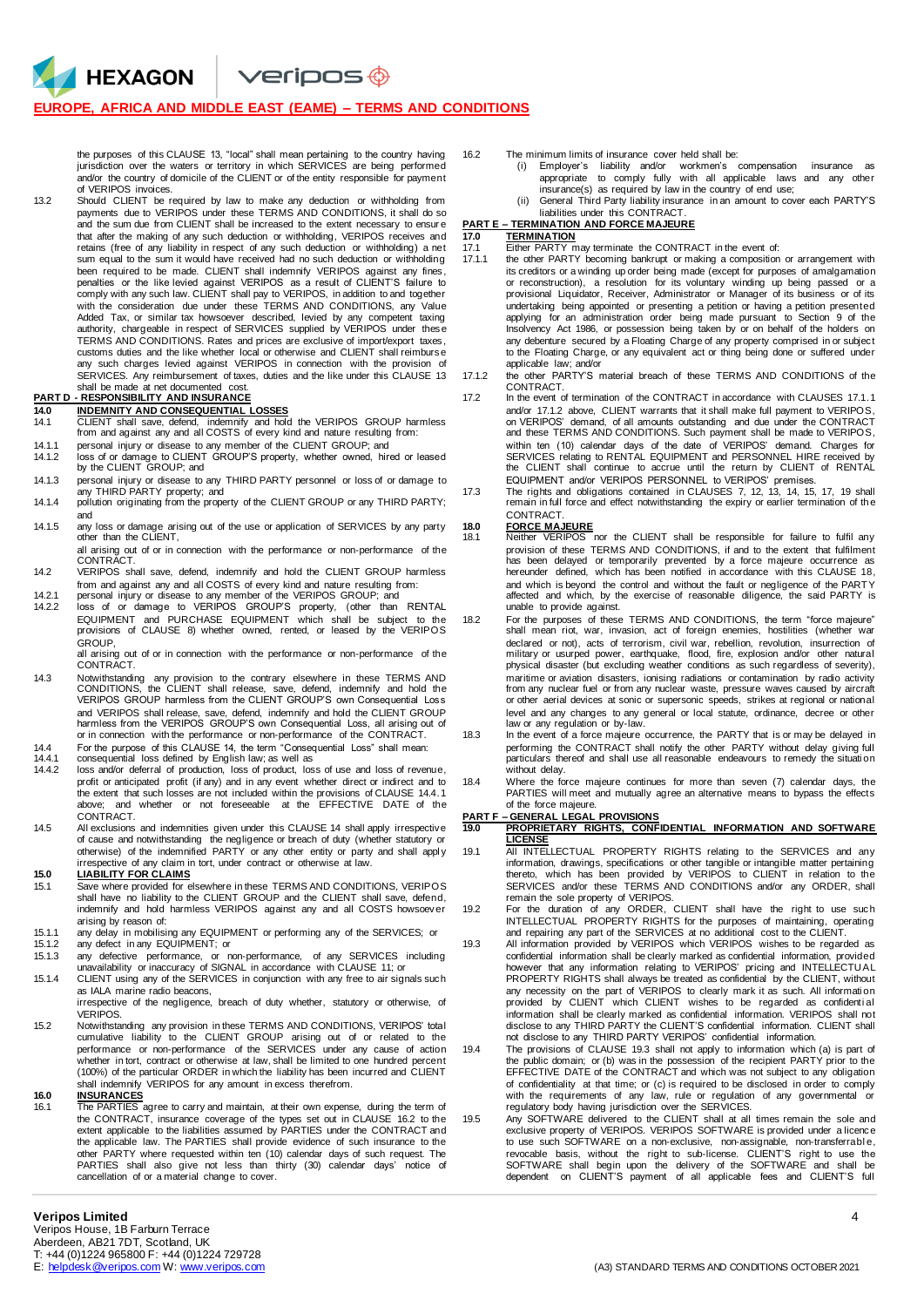veripos <del>©</del>

#### **EUROPE, AFRICA AND MIDDLE EAST (EAME) – TERMS AND CONDITIONS**

compliance with the provisions of the license attached thereto. CLIENT agrees not<br>to modify, adapt, translate, reverse engineer, decompile, disassemble, commercially exploit or otherwise attempt to discover the source code of the SOFTWARE. Any third party software will be licensed in accordance with the license provided with the third party software.

#### **20.0 ASSIGNATION, AGENCY AND PROVISION OF SERVICES TO A THIRD PARTY ASSIGNATION:**

- 20.1 VERIPOS reserves the right to assign the CONTRACT, or any part of it, or any
- benefit or interest in or under it, to any of its AFFILIATES and/or to its successors. 20.2 The CLIENT shall assign neither the CONTRACT nor any part of it nor any benefi t or interest in or under it, to its AFFILIATES and/or to its successors, without the prior written APPROVAL of VERIPOS, which APPROVAL shall not be unreasonably withheld or delayed.
- 20.3 In the event of any assignment as described in CLAUSE 20.1, or in the event of any APPROVED assignment as described in CLAUSE 20.2, the PARTIES agree that they will execute without delay, a formal assignment of interest in the CONTRACT to the relevant party, to be effective upon the written assumption by the assignee of all obligations of the assignor under the CONTRACT.

#### **AGENCY:**

**HEXAGON** 

20.4 Where an AGENT, has concluded the CONTRACT on behalf of its principal, then the AGENT shall be notified as such to VERIPOS. In such an event, the principal shall be regarded as the CLIENT for the purposes of the CONTRACT and these TERMS AND CONDITIONS and in accordance with the laws of agency. FOR THE AVOIDANCE OF DOUBT, where this CLAUSE 20.4 is applicable, the CLIENT shall be fully responsible and liable for all obligations owed to VERIPOS as provided for within these TERMS AND CONDITIONS. VERIPOS reserves the right to request that any entity purporting to be an AGENT, provides documentary evidence that it has the express written authority to bind its principal and shall be required to prove the extent of such authority.

## **PROVISION OF SERVICES TO A THIRD PARTY BY CLIENT:**<br>20.5 VERIPOS and the CLIENT agree that they are separate legal entities and

independent from one another. Where CLIENT provides any of the SERVICES<br>under the CONTRACT to a THIRD PARTY, whether or not such provision does or<br>does not involve the transfer of any money between the CLIENT and the THIRD PARTY, such provision shall be deemed to be a material breach of the CONTRACT. In such an event, VERIPOS shall be entitled to terminate the CONTRACT forthwith, in accordance with CLAUSE 17. FOR THE AVOIDANCE OF DOUBT, the transfer or re-sale by CLIENT to a THIRD PARTY, of any of the SERVICES provided to CLIENT by VERIPOS under the CONTRACT, shall only be effected by a separate endorsed contract between VERIPOS and CLIENT authorising CLIENT to act as VERIPOS' commercial reseller or commercial agent.

#### **21.0 AMENDMENTS**

21.1 These TERMS AND CONDITIONS may not be renewed, extended, amended or otherwise modified, except by an instrument in writing executed by an authorised officer of each PARTY.

- **22.0 GOVERNING LAW AND LANGUAGE** 22.1 This CONTRACT shall be construed and shall take effect in accordance with English law excluding those conflict of law rules and choice of law principles which woul d deem otherwise and, subject to the provisions of CLAUSE 30, shall be subject to the exclusive jurisdiction of the English courts.
- 22.2 The ruling language of the CONTRACT shall be the English language which shall be used in all communications, reports, correspondence, drawings, specifications,<br>calculations and invoices relating thereto. If the CONTRACT or any further<br>instruments in writing applicable to the CONTRACT, are tra language other than English, then the English language version shall prevail.

## **23.0 INVALIDITY**<br>23.1 **If any provisi**d

- If any provision of these TERMS AND CONDITIONS shall be found by any court or administrative body of competent jurisdiction to be invalid or unenforceable, the<br>invalidity or unenforceability shall not affect the other provisions of these TERMS<br>AND CONDITIONS and all provisions not affected by such i
- unenforceability shall remain in full force and effect.<br>23.2. If any invalid or unenforceable provision would be valid or enforceable if some of<br>part of it was deleted or modified, the provision will apply whatever modific necessary to give effect to the commercial intentions of the PARTIES.

## **24.0 WAIVER**

None of these TERMS AND CONDITIONS of CONTRACT shall be considered to be waived by either VERIPOS or the CLIENT unless a waiver is given in writing by one PARTY to the other. No failure on the part of either PARTY to enforce any of these TERMS AND CONDITIONS shall constitute a waiver of such terms.

### **25.0 ENTIRE AGREEMENT**

25.1 The CONTRACT as defined in CLAUSE 1, constitutes the entire agreement between the PARTIES and supersedes all prior negotiations, representations or agreements whether expressed by written instrument or otherwise predating th e CONTRACT. The PARTIES agree that they have not relied upon any statement or misrepresentation which is not expressly incorporated into these TERMS AND **CONDITIONS** 

# **26.0 MITIGATION OF LOSS**<br>26.1 **Both VERIPOS and CL**

- Both VERIPOS and CLIENT shall take all reasonable steps to mitigate any loss resulting from breach of the CONTRACT by the other PARTY.
- **27.0 NOTICES** 27.1 All formal notices in respect of this CONTRACT, shall be given in writing and delivered by one PARTY to the other PARTY by hand, by facsimile, by email, by first class post or by commercial courier to the PARTY'S principal place of business. Such notices shall be effective: (a) if delivered by hand, at the time of delivery; or (b) if sent by email, at the time and on the date of transmission; or (c) if sent by first class post, forty eight (48) hours after the time of posting; or (d) if sent by commercial courier, at the time and on the date such commercial courier records delivery as successful.

### **28.0 CONTRACTS (RIGHTS OF THIRD PARTIES) ACT 1999**

28.1 The PARTIES agree that no provision of these TERMS AND CONDITIONS will, by virtue of the Contracts (Rights of Third Parties) Act 1999 ("the Act"), confer any benefit on nor be enforceable by any person who is not a PARTY to the CONTRACT, save for any indemnitee under CLAUSE 14. The indemnity provisions of CLAUSE 14 are intended to be enforceable by any such indemnitee by virtue of the Act.

#### **29.0 COUNTERPARTS; PDF**

29.1 Any element of the CONTRACT and any further instruments in writing applicable to the CONTRACT, may be executed in counterparts, each of which shall be considered an original. Any element of the CONTRACT and any further instruments in writing applicable to the CONTRACT, may be executed by one or more of the PARTIES by electronic transmission using a .pdf format signature and each PARTY agrees that the reproduction of signatures by way of tele-copying device or electronically by .pdf will be treated as though such reproductions were executed originals.

#### **30.0 RESOLUTION OF DISPUTES**

30.1 Any dispute between VERIPOS and the CLIENT in connection with or arising out of these TERMS AND CONDITIONS or any ORDER, shall be resolved by means of the following procedure:

(a) The dispute shall initially be referred to the VERIPOS REPRESENTATIVE and the CLIENT REPRESENTATIVE who shall discuss the matter in dispute and make all reasonable efforts to reach agreement;

(b) If no agreement is reached under CLAUSE 30.1(a), the dispute shall be referred to the Managing Directors of VERIPOS and the CLIENT. 30.2 If no agreement is reached under CLAUSE 30.1(b), the PARTIES may attempt to

- settle the dispute by a form of Alternative Dispute Resolution to be mutually agreed between the PARTIES.
- 30.3 In the absence of any agreement being reached on a particular dispute either PARTY may, subject to CLAUSE 30.4, take appropriate action in the courts to resolve the dispute at any time.
- 30.4 It shall be a condition precedent to the referral of a dispute to the courts under CLAUSE 30.3, that the PARTY which intends to commence proceedings in relation to the dispute, first uses its reasonable endeavours to follow and complete the procedures set out in CLAUSES 30.1(a) and (b).

# **PART G – TECHNICAL REQUIREMENTS**

- **31.0 BUSINESS ETHICS** 31.1 Both VERIPOS and the CLIENT shall uphold the highest standards of business ethics in the performance of these TERMS AND CONDITIONS. Honesty, fairness
- and integrity shall be paramount principles in the dealings between the PARTIES. 31.2 Neither PARTY shall knowingly involve itself in any business in connection with, or use information arising from, the TERMS AND CONDITIONS, in any manner which conflicts with the interests of the other PARTY.
- 31.3 Neither PARTY shall directly or indirectly receive from, or give, or offer to give any<br>member of the other PARTY, or to government officials anything of material value<br>which would be regarded as an improper inducement shall constitute a material breach of these TERMS AND CONDITIONS.

# **32.0 HEALTH, SAFETY AND ENVIRONMENT**

- 32.1 VERIPOS places prime importance on health, safety and the environment (hereinafter referred to as "HSE") issues and VERIPOS shall subscribe to the highest standards of HSE performance when any VERIPOS PERSONNEL are undertaking the SERVICES.
- 32.2 VERIPOS shall collaborate with the CLIENT in establishing any HSE interface arrangements where VERIPOS PERSONNEL are undertaking the provision of any SERVICES as an invitee upon CLIENT'S vessels and/or premises and/or worksite.
- 32.3 VERIPOS shall cooperate with CLIENT in providing an appropriate response to any emergency occurring on CLIENT'S vessels and/or premises and/or worksite wher e VERIPOS PERSONNEL are undertaking the provision of any SERVICES as an invitee upon same.

**33.0 QUALITY ASSURANCE/QUALITY CONTROL** 33.1 The SERVICES shall be performed under quality assurance and quality control conditions and in accordance with VERIPOS' Quality Management System. VERIPOS' procedures and process are monitored on a regular basis, VERIPOS being an organisation which is ISO 9001:2015 Certified.

## **PART H – PROVISION OF SERVICES AND PRICING CONDITIONS 34.0 PROVISION OF SERVICES**

- **PART IT FROVISION OF SERVICES**<br>34.1 VERIPOS PERSONNEL may be hired for the purposes of installing, calibrating,  $34.1$  VERIPOS PERSONNEL may be hired for the purposes of installing, calibrating, maintaining and/or operating EQUIPMENT and for general support in relation to<br>accessing SIGNAL.<br>34.2 Where VERIPOS PERSONNEL are required to perform installation tasks which
- require working at height (such as the installation of antennas) such SERVICES will<br>be carried out in line with the prevailing UK and EU legislation. Such SERVICES<br>shall require to be undertaken by two technicians and th site "Task Risk Assessment" with vessel crew and other interested parties to ensur e that an appropriate rescue plan is in place. If the CLIENT has requisitioned SERVICES of only one VERIPOS PERSONNEL for such installation work, then CLIENT shall be responsible and fully liable for providing competent and suitably<br>qualified personnel to carry out that part of the work which is to be performed at height.
- 34.3 VERIPOS will provide the SERVICES described in the ORDER subject to: 34.3.1 the on-going commercial operation by VERIPOS of the SIGNAL SERVIC E requested by the CLIENT; and
- 34.3.2 availability of the selected item(s) of EQUIPMENT for delivery in accordance with CLIENT'S requirement and requested DELIVERY POINT, and
- 34.3.3 the requested TERM ending before the earliest EXPIRY DATE quoted in CLAUSE 2.16 (APPROVAL of a TERM which extends beyond the EXPIRY DATE shall be at the discretion of VERIPOS).
- 34.4 The undernoted services and facilities are to be provided by CLIENT to VERIPOS in connection with the provision of SERVICES. All costs relating to the provision of such services and facilities shall be the responsibility of the CLIENT: